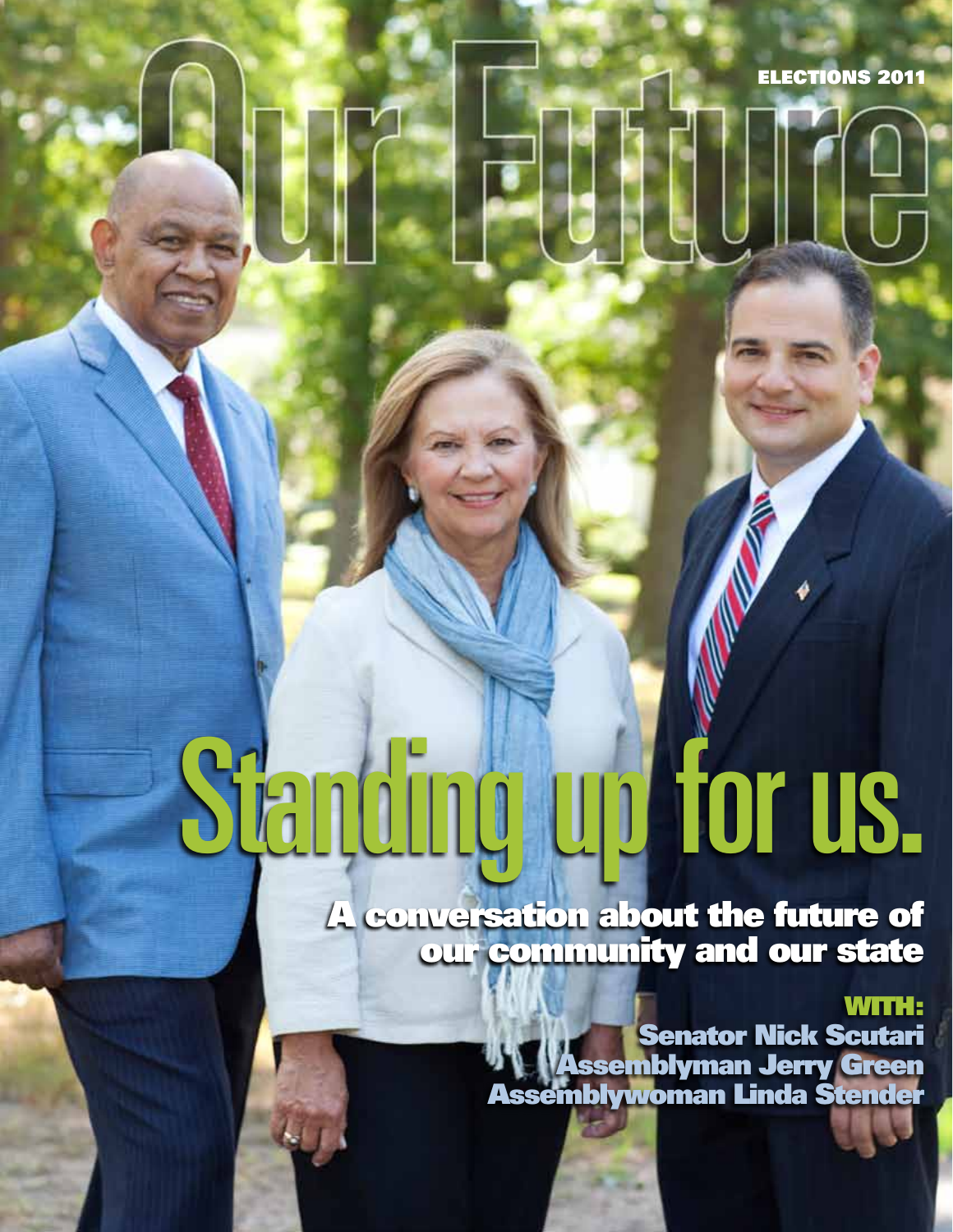# Standing up for us.

**High unemployment.** Special tax breaks for the wealthy. And political attacks on lifesaving health care services.

Sometimes, it seems like nobody is standing up for New Jersey's middle class anymore.

Three local leaders – Nick Scutari, Jerry Green, and Linda Stender – are the exception. They have a long record of standing up for middle class families and our priorities.

### **Q: Which industries do you think hold the** most promise for New Jersey's economic future?

Senator Nick Scutari: It's pretty clear that new, hightech companies can be the job generators we really need right now.

Recently, Scutari, Green, and Stender talked about what they're doing to improve New Jersey's future prospects.

> Assemblyman Jerry Green: We all voted for the business tax credit that's making New Jersey a leader in clean energy R&D. That's also helping us keep these jobs in New Jersey and preventing them from being outsourced.

### $\blacktriangle$   $\blacksquare$  Why does affordability continue to be a problem in New Jersey?

"The middle class is shouldering the tax burden while the rich get richer. It's simply not fair to balance the state **budget on the backs!** of middle class families."

Assemblyman Jerry Green: That's why we all voted to eliminate the special \$40,000 Millionaire's Tax Break so we'd be able to restore property tax relief for seniors and middle class families.

**The Women's health care has been on the chopping block in Trenton.** Where do you stand?

Assemblywoman Linda Stender: I sponsored legislation to restore funding for women's health that the government eliminated. And I'll continue to fight to make sure it happens.



- **Senator Nick Scutari:** We stand on the side of the thousands of women who would lose health
	-
	- $\blacktriangle$   $\blacksquare$  The recession has really been tough on seniors. What have you done to help?
	- **Senator Nick Scutari:** We voted to restore funding to freeze property taxes for 159,000 seniors and we also worked hard to keep prescription drug costs low.
	- Assemblyman Jerry Green: Another one of our priorities has been opposing deep funding cuts to nursing homes that put patient safety at risk and have a very damaging impact on the quality of care. We'll keep fighting against these kinds of short-

Assemblywoman Linda Stender: Because the middle class is shouldering the tax burden while the rich get richer. It's simply not fair to balance the state budget on the backs of middle class families.

care services like mammograms, cancer screenings and pre-natal care under those cuts.

sighted cuts.

Have a question for your District 22 legislators? They would like to hear from you. You can reach them at (908) 889-8500, or by email at ldstender@gmail.com.